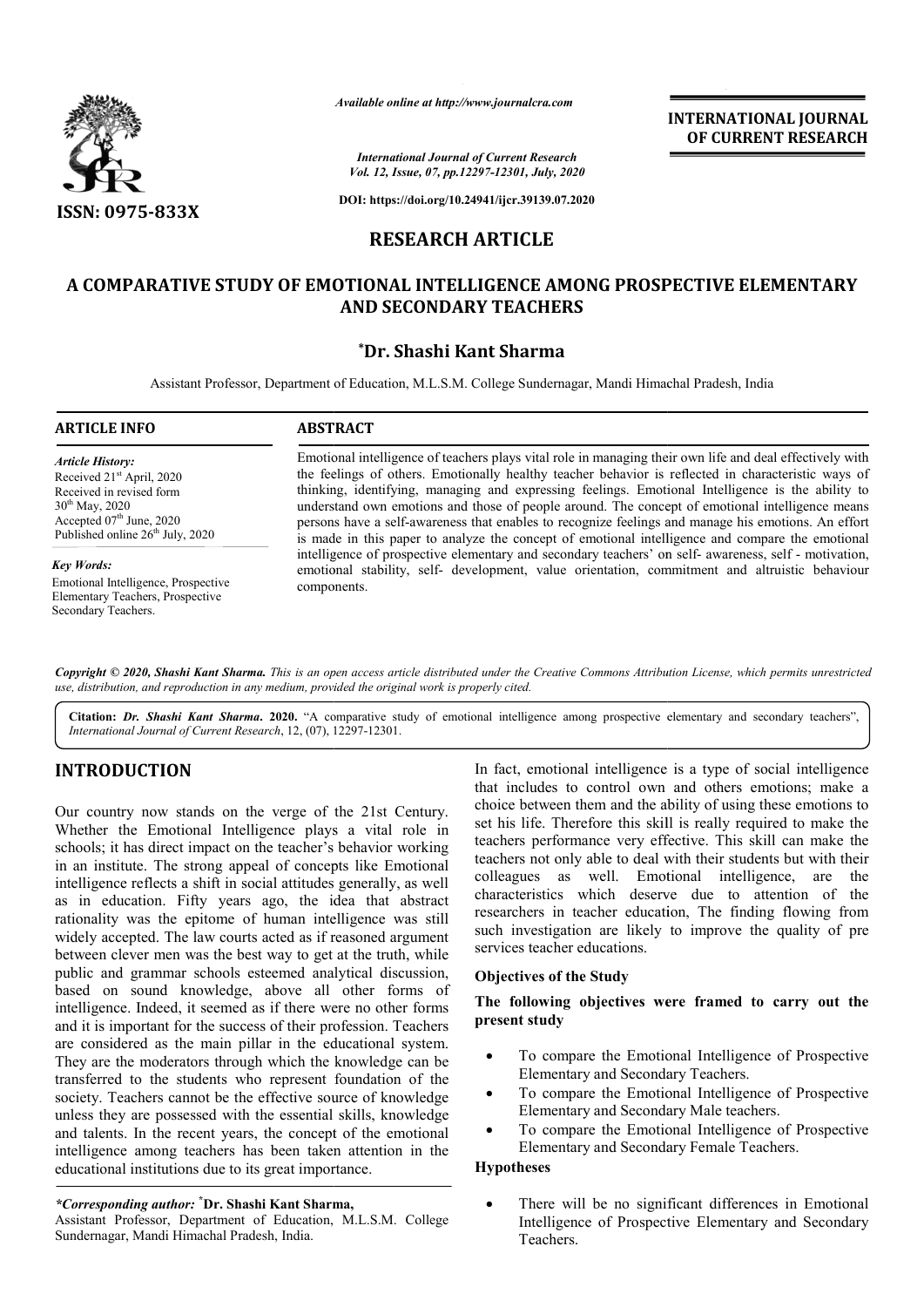- There will be no significant difference in Emotional Intelligence of Prospective Elementary and Secondary Male Teachers.
- There will be no significant difference in Emotional Intelligence of Prospective Elementary and Secondary Female Teachers.

# **RESEARCH METHOD**

To conduct any research it becomes inevitable to select the appropriate research method. There several research methods; the historical, normative survey, experimental, the causal comparative, the case study and genetic method, etc. Each method is used in appropriate situation depending open the objectives of the study.

The descriptive research method was deemed appropriate and suitable and was used in the present study. Descriptive research studies are designed to obtain pertinent and precise information concerning the current status of phenomena and whatever possible to draw of valid general conclusion for the fact discovered. Description studies are more than just a collection of data; they involve measurement, classification, analysis, comparison and interpretation.

**Sample for the Present study:** In the present study, the sample consisted of 200 prospective elementary and secondary teachers. Four (04) J.B.T. and (04) B.Ed. Colleges were selected from Hamirpur District of Himachal Pradesh. The sample included male and female teachers. The sample was drawn through random simple sampling technique, (Lottery Method).

**Tool Used:** Tools are the means of data collection suitability, validity and language are the main criteria which serve the basis for selection of research tools. In the present study Emotional Intelligence Scale By Anukool Hyde,Sanjyot Pethe, Upinder Dhar was used.

**Data Collection:** The data was collected by administering the one tool on prospective elementary and secondary teachers on prefixed schedule in group setting. Before administration, however, teachers were told the purpose of the study. They were motivated and inspired to extend their co-operation in the process of data collection. Instructions were given to the subject regarding the procedure of responses. However, by interacting them on individual basis, necessary information of completing the tool was given to them. After collection of data, scoring was dome with the help of scoring keys.

# **Statistical Techniques Used**

**The following statistical technique was used in present study:**

- Mean
- Standard Deviation and
- The 't'-test

**Data Analysis and interpretation:** The data on emotional intelligence of prospective elementary and secondary teachers was collected. After that an attempt was made to organize the collected relevant data with the stipulated goal of the study.

Then needed statistics were calculated for analyzing and interpreting the data.

**Comparison of Emotional Intelligence of Prospective Elementary and Secondary Teachers:** The Calculated statistics for the Comparison of Emotional Intelligence of Prospective Elementary and Secondary Teacher has been given in the Table -1:

It is evident from the Table - 1 that the obtained 't'- value 3.853, 3.275, 3.812, 4.549, 3.404, 2.618, and 3.968 for self – awareness, self-motivations stability, value orientation, commitment, Altruistic behavior and overall emotional intelligence were found to be significant at 0.01 level of significant. It means that prospective elementary and secondary teachers differ significantly with regard to their overall Emotional Intelligence along with self - awareness , self - motivation, emotional stability, value orientation, commitment and altruist components of emotions intelligence. It is also clear from the Table - 1 that the Means value of prospective secondary teachers (M=15.89, 22.72,15, 23,7.76,7.83,7.67 and 129.4)are greater than the mean values of prospective elementary teachers (M=14.31,21.09,13.64, 6.68,6.9 ,6.96 and 119.37) for self - awareness, self motivation, emotion stability, value orientation, commitment, altruistic behavior components and over all emotional intelligence respectively meaning thereby that prospective secondary teachers were found to be more on their self awareness self motivation ,emotional stability ,value orientation commitment components of Emotional Intelligence and overall emotional intelligence respectively as compared to the prospective elementary teachers Hence, the null hypotheses that, 'There will be no significant differences in emotional intelligence of prospective elementary and secondary teachers,' was not accepted.

**Comparison of Emotional Intelligence of Prospective Elementary and Secondary Male Teachers:** The calculated statistics for the comparison of Emotional Intelligence of Prospective Elementary and Secondary Male Teachers has been given in the Table-2:

It is obvious from the Table -2 that the obtained 't'- value 3.70 for self awareness was fond to be significant at 0.01 level of significance of. It means that prospective elementary and secondary teachers differ significantly with regard to self awareness emotional intelligence. Further the mean value of prospective secondary teachers  $(M=15.867)$  is grater then mean value of prospective elementary teachers(M=13.575) thereby that prospective secondary teachers were found to be more on their self awareness component of emotional intelligence of respectively as compared to prospective elementary teachers. Hence, the null hypotheses that, 'There will no significant difference in emotional intelligence of male prospective elementary and secondary teachers,' was rejected.

**Comparison of Emotional Intelligence of Prospective Elementary and Secondary Female Teachers:** The calculated statistics for the comparison of Emotional Intelligence of Prospective Elementary and Secondary Female Teachers has been given in the Table-3: It is obvious from the Table-3 that the obtained 't' values 3.069,2.637,3.753, 2.718, 2.859 and 3.071 for emotional stability, self development, value orientation, commitment, altruistic behaviour and over all emotional intelligence were found to be significant at 0.01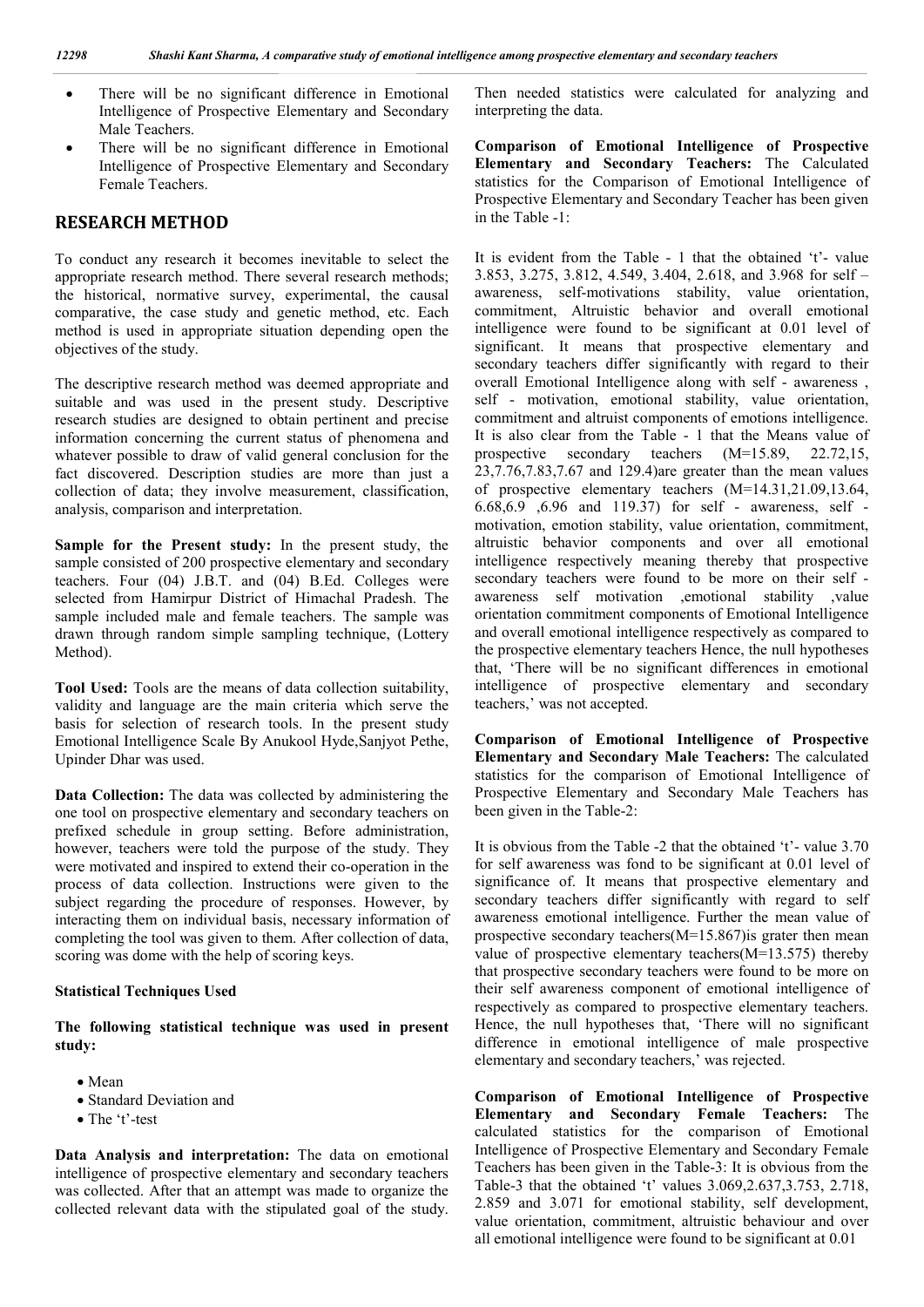**Table 1. Significance of Difference in Mean Scores of Emotional Intelligence of Prospective Elementary and Secondary Teachers**

| <b>Emotional Intelligence</b> | Prospective Elementary<br><b>Teachers</b> |           | Prospective Secondary<br><b>Teachers</b> |           | df  | 't'-Value | Significance   |
|-------------------------------|-------------------------------------------|-----------|------------------------------------------|-----------|-----|-----------|----------------|
|                               | Mean                                      | <b>SD</b> | Mean                                     | <b>SD</b> |     |           |                |
| Self Awareness                | 14.31                                     | 3.3865    | 15.89                                    | 2.3133    | 198 | 3.853     | $***$          |
| Sympathy                      | 17.74                                     | 3.5208    | 18015                                    | 3.4034    | 198 | 0.837     | N <sub>S</sub> |
| Self Motivation               | 21.09                                     | 4.4588    | 22.92                                    | 3.3685    | 198 | 3.27      | $**$           |
| <b>Emotional Stability</b>    | 13.64                                     | 3.1607    | 15.23                                    | 2.7224    | 198 | 3.812     | $* *$          |
| <b>Managing Relations</b>     | 14.42                                     | 2.6254    | 15.03                                    | 2.6032    | 198 | 1.65      | N <sub>S</sub> |
| Integrity                     | 10.56                                     | 2.1988    | 11.11                                    | 2.3737    | 198 | l.69      | N S            |
| Self Development              | 7.07                                      | 1.6159    | 7.66                                     | 1.6405    | 198 | 2.562     | $\ast$         |
| Value Orientation             | 6.68                                      | 1.8796    | 7.76                                     | 1.4503    | 198 | 4.549     | $* *$          |
| Commitment                    | 6.9                                       | 1.9975    | 7.83                                     | 1.8644    | 198 | 3.404     | $**$           |
| Altruistic Behaviour          | 6.96                                      | 1.7403    | 7.67                                     | 2.0795    | 198 | 2.618     | $* *$          |
| Overall                       | 119.37                                    | 18.725    | 129.4                                    | 16.984    | 198 | 3.968     | **             |

\*\* = Significant at  $0.01$  Level, \* = Significant at  $0.05$  Level, and NS= Not Significant

#### **Table 2. Significance of Difference in Mean Scores of Emotional Intelligence of Prospective Elementary and Secondary Male Teachers**

| Emotional Intelligence     | <b>Elementary Male Teachers</b> |           | Secondary Male Teachers | df     | 't'-value | Significance |           |
|----------------------------|---------------------------------|-----------|-------------------------|--------|-----------|--------------|-----------|
|                            | Mean                            | <b>SD</b> | Mean                    | SD     |           |              |           |
| <b>Self Awareness</b>      | 13.575                          | 3.335     | 15.877                  | 1.776  | 68        | 3.70         | $* *$     |
| Sympathy                   | 16.725                          | 3.53      | 17.467                  | 3.4813 | 68        | 0.877        | <b>NS</b> |
| Self Motivation            | 20.5                            | 4.8251    | 22.133                  | 2.6488 | 68        | 1.808        | <b>NS</b> |
| <b>Emotional Stability</b> | 13.15                           | 3.3093    | 14.533                  | 2.6747 | 68        | 1.933        | NS        |
| Managing Relation          | 14.1                            | 2.5095    | 13.967                  | 2.4563 | 68        | 0.223        | <b>NS</b> |
| Integrity                  | 10.475                          | 2.2187    | 10.4                    | 2.2682 | 68        | 0.138        | <b>NS</b> |
| Self Development           | 6.975                           | 1.5605    | 7.233                   | 2.1284 | 68        | 0.561        | NS        |
| Value Orientation          | 6.55                            | 1.8667    | 7.433                   | 1.3566 | 68        | 2.293        | $\ast$    |
| Commitment                 | 6.775                           | 1.8185    | 7.6                     | 2.0274 | 68        | 1.760        | <b>NS</b> |
| Altruistic Behaviour       |                                 | 1.7831    | 7.1333                  | 1.8889 | 68        | 0.299        | <b>NS</b> |
| Overall                    | 115.83                          | 17.778    | 124.1                   | 14.597 | 68        | 2.136        | *         |

\*\*=Significant at 0.01 Level,\*=Significant at 0.05 level and NS=Not Significant

**Table 3. Significance of Difference in Mean Scores of Emotional Intelligence of Prospective Elementary and Secondary Female Teachers**

| <b>Emotional Intelligence</b> | Prospective Elementary Teachers |        | Prospective Secondary Teachers |        |     |           |              |
|-------------------------------|---------------------------------|--------|--------------------------------|--------|-----|-----------|--------------|
|                               | Mean                            | SD.    | Mean                           | SD.    | df  | 't'-Value | Significance |
| <b>Self Awareness</b>         | 14.8                            | 3.358  | 15.9                           | 2.5204 | 128 | 2.083     | $\ast$       |
| Sympathy                      | 18.417                          | 3.376  | 18.443                         | 3.352  | 128 | 0.044     | N S          |
| Self Motivation               | 21.483                          | 4.192  | 23.257                         | 3.598  | 128 | 2.566     | $\ast$       |
| <b>Emotional Stability</b>    | 13.967                          | 3.0419 | 15.529                         | 2.7065 | 128 | 3.069     | $**$         |
| <b>Managing Relations</b>     | 14.633                          | 2.6994 | 15.486                         | 2.5466 | 128 | 1.842     | N S          |
| Integrity                     | 10.617                          | 2.2024 | 11.4414                        | 2.3682 | 128 | 1.988     | $\ast$       |
| Self Development              | 7.133                           | 1.6618 | 7.8429                         | 1.3581 | 128 | 2.637     | $**$         |
| Value Orientation             | 6.767                           | 1.8989 | 7.9                            | 1.4759 | 128 | 3.753     | $***$        |
| Commitment                    | 6.983                           | 2.1193 | 7.9286                         | 1.7963 | 128 | 2.718     | $**$         |
| Altruistic Behaviour          | 6.933                           | 1.7258 | 7.9                            | 2.1275 | 128 | 2.860     | $**$         |
| Overall                       | 121.73                          | 19.112 | 131.67                         | 17.517 | 128 | 3.071     | $**$         |

\*\* = Significant at 0.01Level, \* = Significant at 0.05 Level, and NS= Not Significant

level of significance. It means that prospective elementary and secondary female teachers differ significantly with regard to their overall emotional intelligence along with emotional stability, self- development, value orientation, commitment, altruistic behaviour components of emotional intelligence. It is also clear from the Table-3 that the mean values of prospective secondary female teachers(M=15.529,7.8429,7.9,7.9286,7.9 and 131.67)are greater than the mean values of prospective elementary female teachers (M=13.967,7.133,6.767,6.983, 6.933 and 121.73) for emotional stability, self development, value orientation, commitment, altruistic behaviour components and over all emotional intelligence respectively meaning thereby, that prospective secondary female teachers were found to be more on their emotional stability, self development, value orientation, commitment, altruistic behaviour and over all emotional intelligence respectively as compared to prospective elementary female teachers. Hence, the null hypotheses that,

There will be no significant differences in emotional intelligence of prospective elementary and secondary female teachers,' was not accepted.

#### **Conclusion**

### **In the light of analysis and interpretation of data, the following conclusions may be drawn**

- Prospective secondary teachers were found higher on their self- awareness, self - motivation, emotional stability, self- development, value orientation, commitment and altruistic behaviour components along with over all emotional intelligence than prospective elementary teachers.
- No significant difference were found among prospective, secondary teachers with regard to their sympathy,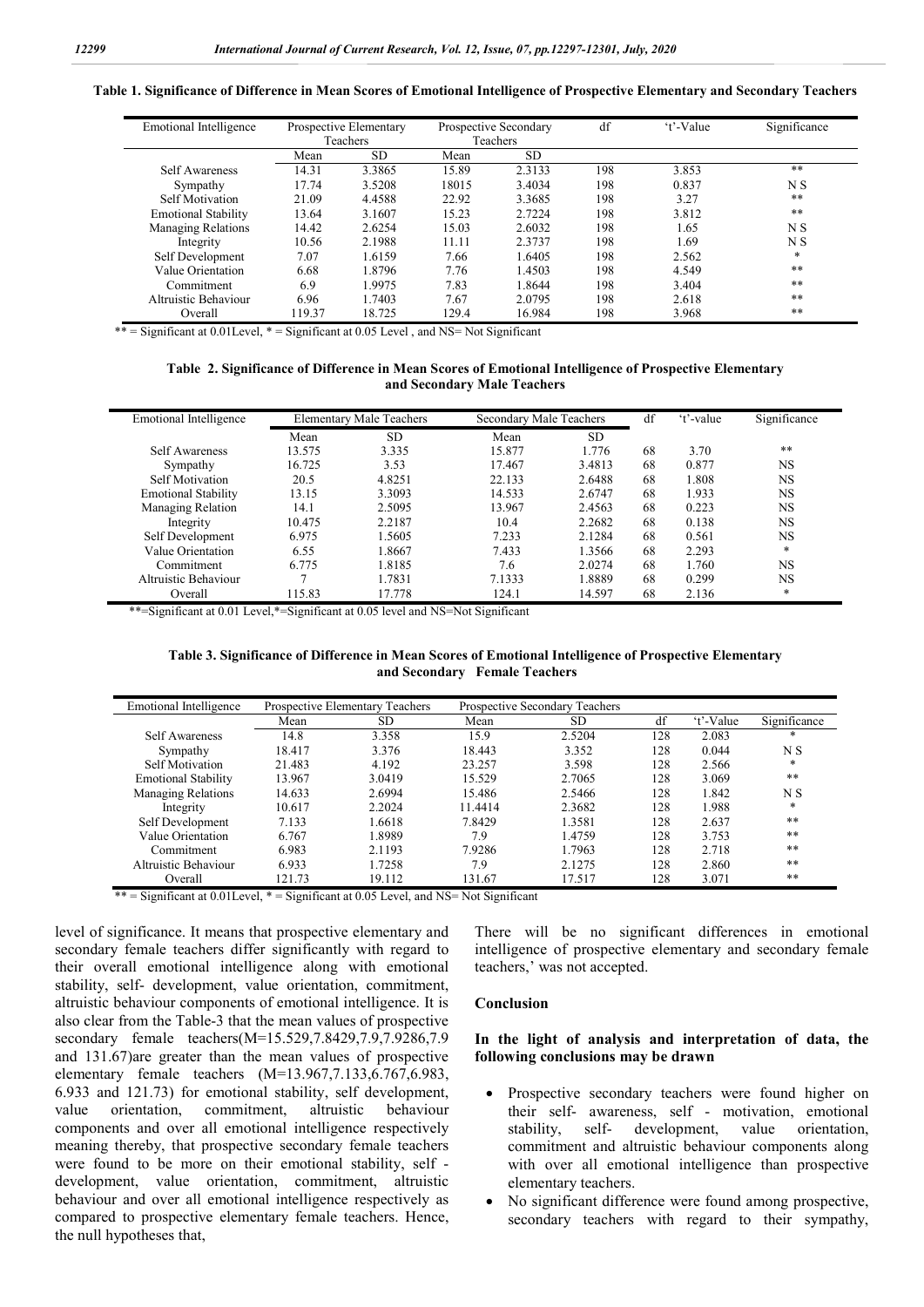managing relations and Integrity components of emotional intelligence

- Prospective male secondary teachers were found more prone toward their self- awareness and value orientation along with over all emotional intelligence as compared to prospective male elementary teachers.
- Prospective elementary and secondary male teachers do not have any significantly differences with regard to their sympathy, self- motivations, emotional stability, managing relations, integrity, self development, commitment and altruistic behavior components of emotional intelligence.
- Prospective secondary female teachers were found higher on their overall emotional intelligence along with self awareness, self - motivation, emotional stability, integrity self - development, value orientation, commitment and altruistic behaviour components of emotional intelligence.
- Prospective female elementary and secondary teachers had no significant differences with regard to their sympathy and managing relations components of emotional intelligence.

#### **Suggestions**

## **Several researches may be offered for further research based on experience gained through present investigation:**

- A comparative study may be conducted of non –service and pre-service teachers.
- Impact of emotional intelligence on academic achievement of prospective elementary and secondary teachers of difference backgrounds may be studied.
- A similar study may be conducted at College and University level.
- A study may be designed to predict the emotional intelligence of prospective teachers in other states.
- Impact of emotional intelligence can be studies on educational administration of effective and ineffective teachers.
- A similar study may be conducted in other countries.
- Comparative study of emotional intelligence among B.C.A and B.B.A student of Himachal Pradesh may be conducted.
- A study may be designed to the effect of emotional intelligence in vocational adjustment of prospective teacher educators.

# **REFERENCES**

- Ahmad, S.A. 2011. The Academic Achievement of the Prospective Teachers among the Students who have Emotional Intelligence at Teacher Education. (ACP) The Third Asian Conference on Education. 580-584.
- Arpana 2011. A Study of Emotional Intelligence of Prospective Secondary Teachers and Its Impact On Their Learning Styles, M.Ed. Dissertation, H.P University, Shimla.
- Badakhshan, S 2012.The Relationship between Emotional Intelligence and Listening Comprehension of Iranian Intermediate Learner. *Iranian Journal*, Vol.8 6, 135-148.
- Chew, B.H. 2013. Emotional Intelligence and Academic Performance in First and Final Year Medical Students*. Journal of Education*, Vol.13, 12, 46-49.
- Gupta, P.L and Sharma, 2012. A Study of Academic Performance of Undergraduate Students in Relationship to their Emotional Intelligence*. Journal of Education and Psychological Research, Vol, 2,2,87-91.*
- Herbert 2011. *The Relationship between Emotional Intelligence and Transfoledership Effectiveness. Journal of Education,* Vol.14, 45-47.
- Iqbal ,F.2013. Relationship between Emotional Intelligence and Job Burnout Among Universities Professors. *ASIAN Journal of Social Science* and *Humanities,*Vol.22,219-229.
- Jakhar, S. 2011. A Study Parental Relationship Among High School Students In Relation to their Emotional Intelligence and Academic Achievement. M.Ed Dissertation, H.P. University, Shimla.
- Jena, P.C. and Sushma 2011. Teaching Competency of Senior Secondary School Teachers of Sikkim In Relation to their Emotional Intelligence*. Research Journal of Education*, Vol.2 2, 34-36.
- Kaur, Neetu 2010. Impact of Gender style of Learning and Thinking on Emotional Intelligence Among Adolescents*. Journal of Educational Psychology Research*, Vol, 2 12, 47-50.
- M. Lath 2012. Emotional Intelligence Among Prospective Teachers. International Multidisplinar*y.*
- Mahajan, M. 2011. Academic Achievement in Relationship to Emotional Intelligence and Spiritual Intelligence Edutracks*,* Vol,109, 32-36.
- Naghavi, F. 2011. The Relationship between Gender and Emotional Intelligence*. World Applied Science Journal*, Vol.15, 4. 555-562.
- Panda, S.K. 2011. A Study of Visual Learning Style in Relationship to Emotional Intelligence Self Concept and Achievement Motivations of Senior Secondary Students. *Research journal of Education*. Vol,2 1,33-46.
- Petrides, K.V and Furnhan, A. 2001. The Dimensional Structure 0f Emotional Intelligence . Personality and Individual Differences*. Journal of Education,* Vol.2, 2, 313-320.
- Robert, Regina 2002. An Empirical Study of Emotional Intelligence Burnout and Conflict Resolutions Study. Dept of Psychology, University of Delhi.
- Roshan, A.K. 2010. A Study of Emotional Intelligence and Personality of Senier Secondary Students in Relation to their Gender and Area of Residence. M.Ed Dissertation, H.P University, Shimla.
- Sachdeva M.S 2005. Education in Emerging Indian Society. *Paul Publishers, Jalandhar*
- Samuel, V.K. 2004. Emotional Intelligence in the Indian Scenario Delhi. India Publisher Distributes, 1-4
- Shabani,J. 2011. *The Importance of Gender as a Moderator for the Relationship Between Emotional Intelligence and Mental Health of Adolescents, Asian Social Science Journal*, Vol.7 9, 139-142.
- Sharma, B. and Sharma, N. 2004. Emotional competence analysis Psychological studies, Vol.49, 122-123.
- Sharma, S. 2011. A Study of parental Relationship Among High School Students in Relation to their Emotional Achievement, M.Ed Dissertation, H.P. University Shimla.
- Sibia, etal. 2004. Towards understanding Emotional Intelligence in Indian context. *Psychological studies,* Vol.1 2,49-52.
- Sinha, R.R. 1964.A comparative study of Tribal and Non Tribal Intelligence. Ranchi University, Ph.D. Arts.